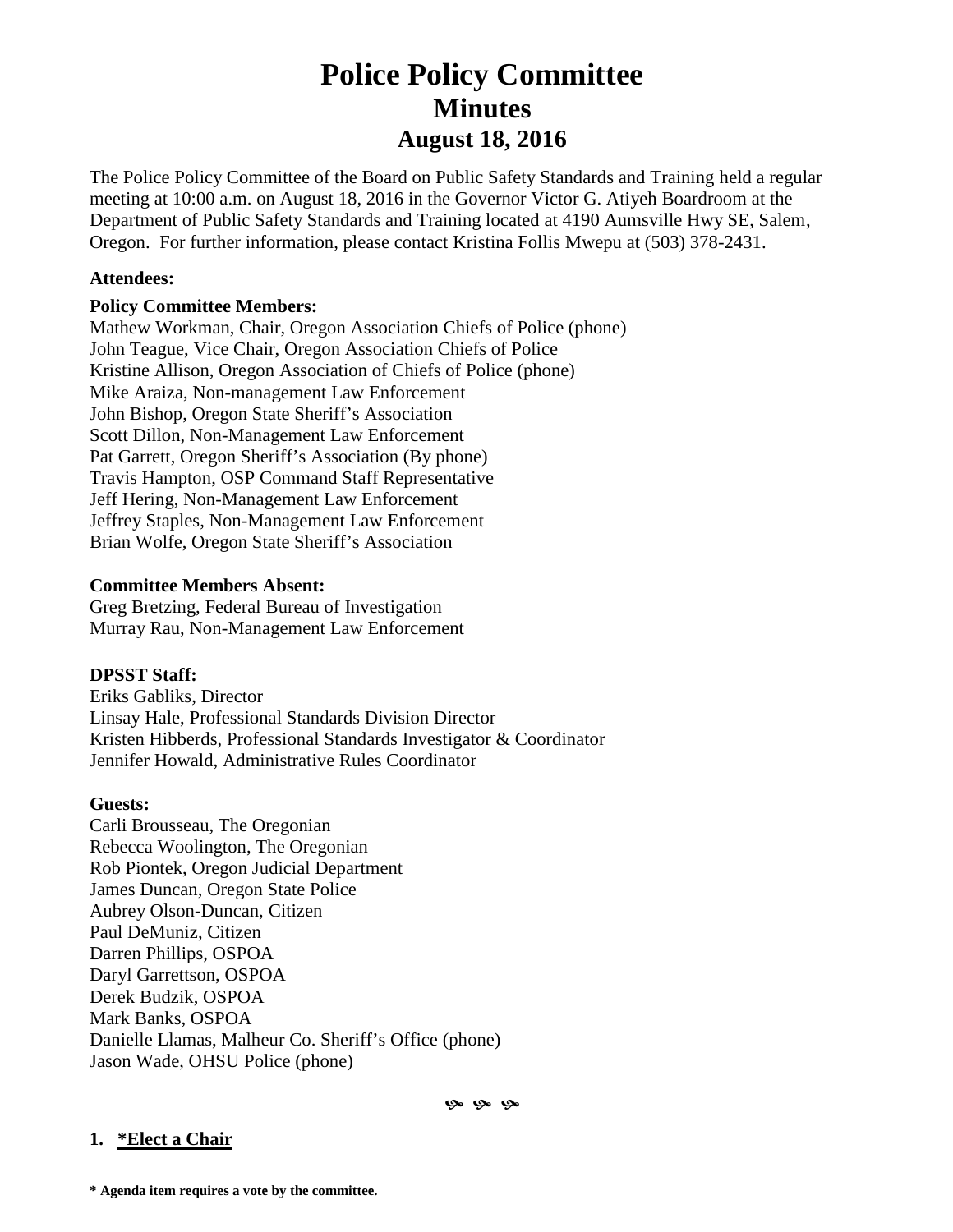John Bishop moved to nominate Matt Workman as Chair of the Police Policy Committee, and John Teague as Vice Chair. Brian Wolfe seconded the motion. The motion carried unanimously.

# **2. Approve Minutes – May 19, 2016**

Approve the minutes of the May 19, 2016 Police Policy Committee meeting.

Brian Wolfe moved that the committee approve the minutes of the May 19, 2016 Police Policy Committee meeting. Jeff Staples seconded the motion. The motion carried unanimously. (It should be noted that Travis Hampton, John Teague and Mike Araiza acknowledged that they were not present for the May 19, 2016 Police Policy Committee meeting, however all voted to approve the minutes after conferring with Committee members who were in attendance.)

# **3. \*OAR 259-008-0045 and 259-008-0060 – Proposed Rule Change**

Military Education Credits – Presented by Jennifer Howald

This proposed rule comes before the committee at the request of the Certification Workgroup. This proposed language would add the American Council on Education's Joint Services Transcript (JST) to the description of accepted educational credits, allowing the JST to become a recognized source for the addition of education credits to a public safety officer's DPSST record.

 *John Bishop moved to recommend to the Board filing the proposed language as presented with the Secretary of State as a proposed rule and a permanent rule if no comments are received. John Teague seconded the motion. The motion carried unanimously.*

*By consensus it was determined by the committee that there is no significant fiscal impact on small businesses.*

# **4. \*OAR 259-008-0060 – Proposed Rule Change**

Upper Levels of Certification – Presented by Jennifer Howald

This proposed rule comes before the committee at the request of the Certification Workgroup. The rule updates the requirements for supervisory certification by removing the education requirement, extending the experience requirement to two years aggregate, and removing the requirement that officers achieve advanced certification prior to being eligible for supervisory certification. The proposed language also removed reference to the "old" intermediate and advanced certification charts, which expired on October 31, 2015. Minor housekeeping changes also made for clarity.

 *Pat Garrett moved to recommend to the Board filing the proposed language as presented with the Secretary of State as a proposed rule and a permanent rule if no comments are received. Brian Wolfe seconded the motion. The motion carried unanimously.*

*By consensus it was determined by the committee that there is no significant fiscal impact on small businesses.*

# **5. \*OAR 259-008-0010, 259-008-0011, 259-008-0075 and 259-008-0080 – Proposed Rule Change** Reporting of Arrests to DPSST – Presented by Jennifer Howald

This proposed rule language comes before the committee at the request of the Criminal Justice Denial/Revocation Workgroup. This rule removes the requirement that officers report convictions to their employing agency and implements the requirement that officers report all arrests to DPSST within five business days.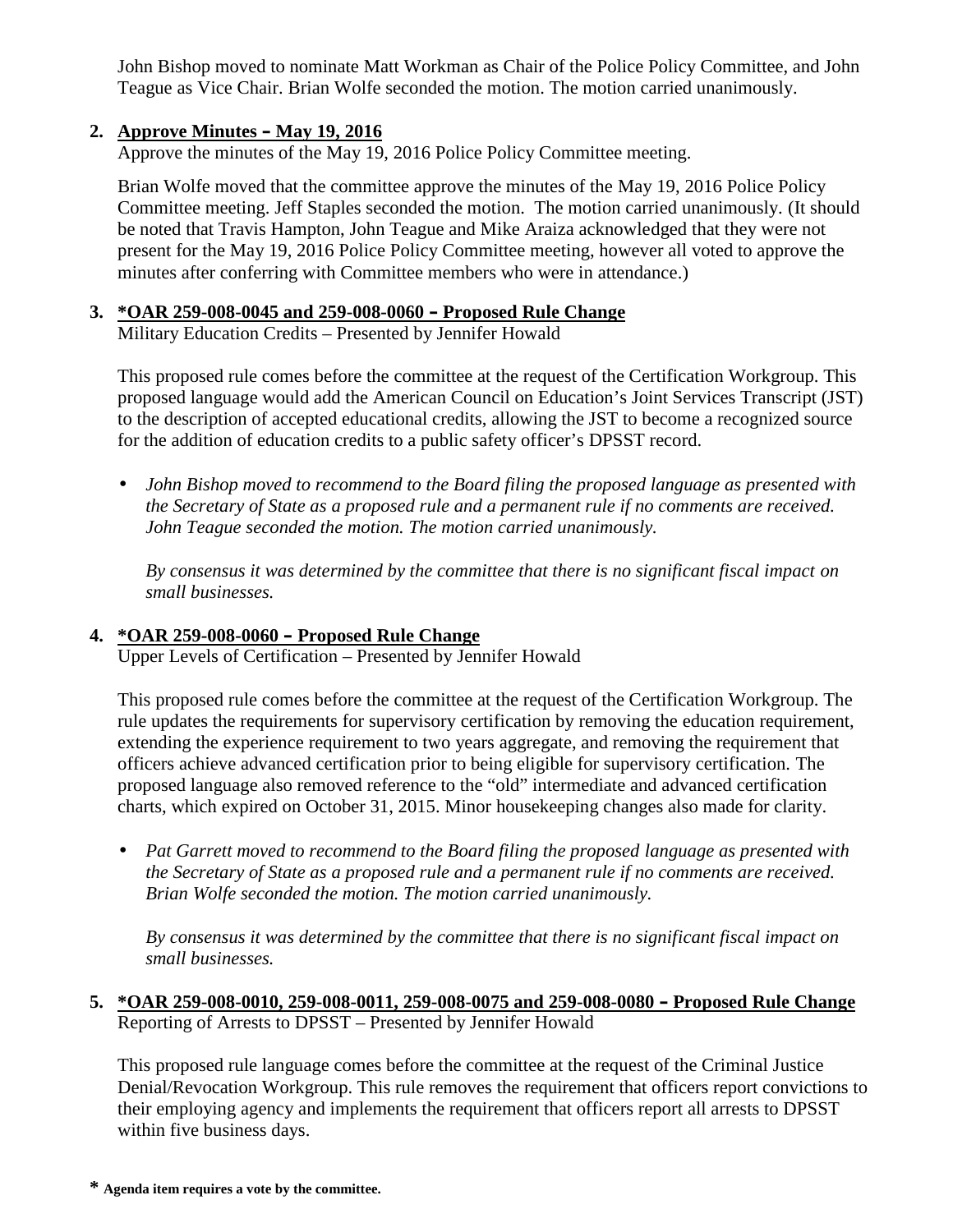*John Bishop moved to recommend to the Board filing the proposed language as presented with the Secretary of State as a proposed rule and a permanent rule if no comments are received. Mike Araiza seconded the motion. The motion carried unanimously.*

*By consensus it was determined by the committee that there is no significant fiscal impact on small businesses.*

# **6. \*OAR 259-008-0020 – Proposed Rule Change**

Signatures on Personnel Action Reports – Presented by Jennifer Howald

This proposed rule comes before the committee at the request of the Criminal Justice Denial/Revocation Workgroup. This rule would require that the Form F-4 Personnel Action Report be signed by the department head or a currently DPSST-certified public safety professional authorized by the department head.

 *John Bishop moved to recommend to the Board filing the proposed language as presented with the Secretary of State as a proposed rule and a permanent rule if no comments are received. Brian Wolfe seconded the motion. The motion carried unanimously.*

*By consensus it was determined by the committee that there is no significant fiscal impact on small businesses.*

**7. \*OAR 259-008-0025, 259-008-0064, 259-008-0065 and 259-008-0066 – Proposed Rule Change** Annual Ethics Maintenance Training – Presented by Jennifer Howald

This proposed rule comes before the committee at the request of the Criminal Justice Denial/Revocation Workgroup. This proposed language implements the requirement that all certified public safety officers annually complete one hour of maintenance training focused on ethics. The requirement, if approved, would be phased in as a recommendation for the first three years, becoming a requirement for the maintenance of basic certification after the third year.

 *Kris Allison moved to recommend to the Board filing the proposed language as presented with the Secretary of State as a proposed rule and a permanent rule if no comments are received. John Bishop seconded the motion. The motion carried unanimously.*

*By consensus it was determined by the committee that there is no significant fiscal impact on small businesses.*

#### **8. \*James Duncan DPSST #35361 – Oregon State Police** Presented by Kristen Hibberds

The case presented to the Policy Committee is whether James Duncan's conviction of Fourth Degree Assault, ORS 163.160, a discretionary disqualifying crime under OAR 259-008-0070(4)(c) should result in the revocation of his police certification.

Pat Garrett moved that the Police Policy Committee adopts the staff report as the record upon which its recommendations are based. Jeff Hering seconded the motion. The motion carried unanimously; Travis Hampton abstaining.

By discussion and consensus, the committee determined that James Duncan's behavior did not involve **Insubordination**.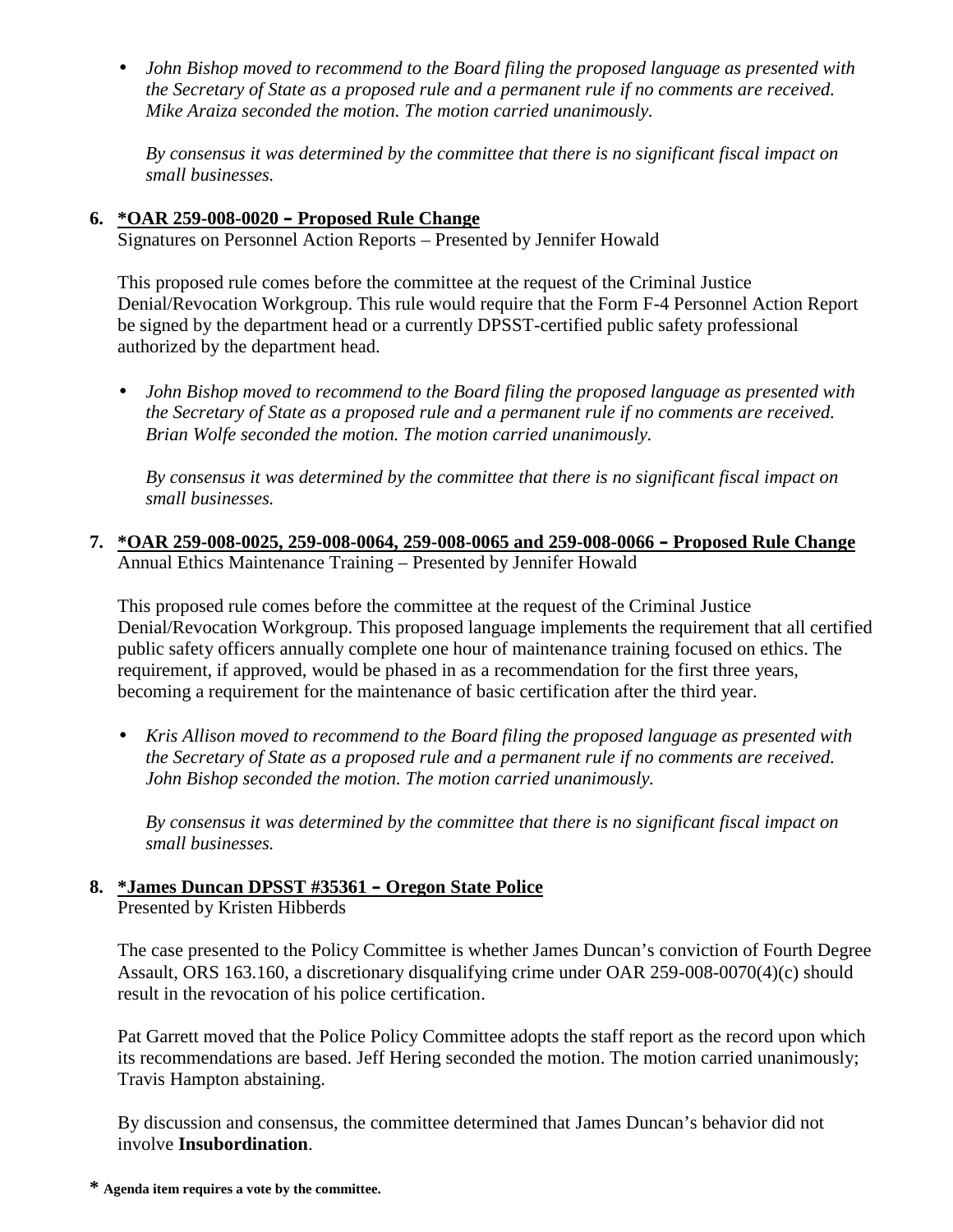By discussion and consensus, the committee identified James Duncan's behavior did involve **Misconduct** as defined in the Administrative Rule based on the conviction and the physical injury caused to Duncan's son.

Jeff Staples moved that the Police Policy Committee find that James Duncan's Misconduct did not rise to the level to warrant revocation when considered alone. Jeff Hering seconded the motion. The motion carried unanimously; Travis Hampton abstaining.

By discussion and non-unanimous consensus, the committee identified that James Duncan's behavior did involve **Gross Misconduct** as defined in the Administrative Rule based on the physical injury caused by Duncan's actions.

Matt Workman moved that the Police Policy Committee find that James Duncan's Gross Misconduct did not rise to the level to warrant revocation when considered alone. Jeff Staples seconded the motion. The motion carried unanimously; Travis Hampton abstaining.

By discussion and consensus, the committee identified that James Duncan's behavior did not involve **Misuse of Authority** as defined in the Administrative Rule.

By discussion and consensus, the committee identified that James Duncan's behavior did involve **Disregard for the Rights of Others** as defined in the Administrative Rule based on the elements of the crime of Fourth Degree Assault.

John Bishop moved that the Police Policy Committee find that James Duncan's Disregard for the Rights of Others did not rise to the level to warrant revocation when considered alone. Scott Dillon seconded the motion. The motion carried nine to one with Brian Wolfe voting nay; Travis Hampton abstaining.

By discussion and consensus, the committee determined that James Duncan's behavior did not involve **Dishonesty** as defined in the Administrative Rule.

By discussion and consensus, the committee determined that James Duncan's behavior did involve **Aggravating Circumstances** which include the Duncan's striking of his son on multiple occasions and Duncan encouraging his children to not be truthful in the investigation.

By discussion and consensus, the committee determined James Duncan's behavior did involve **Mitigating Circumstances** which include his meeting of all of his court obligations, including anger management classes; the multiple letters of support and the e-mail from Duncan's probation officer indicated that Duncan has complied with his supervision to date.

After considering the totality of the circumstances, Jeff Staples moved that the committee recommends to the Board that James Duncan's certification **not be revoked**. Mike Araiza seconded the motion. The motion carried 8-2 with Pat Garrett and Brian Wolfe voting nay; Travis Hampton abstaining.

# **9. \*Danielle Llamas, DPSST# 56358- Application for Training and Subsequent Certification** Presented by Kristen Hibberds

The case brought before the Policy Committee involves Danielle Llamas' conduct on or about January 25, 2009, that led to the arrest and subsequent conviction of Providing Liquor to a Person under 21 or Intoxicated ORS 471.410, a discretionary disqualifying crime under OAR 259-008- 0070(4)(c) should result in the revocation of her corrections certifications.

**\* Agenda item requires a vote by the committee.**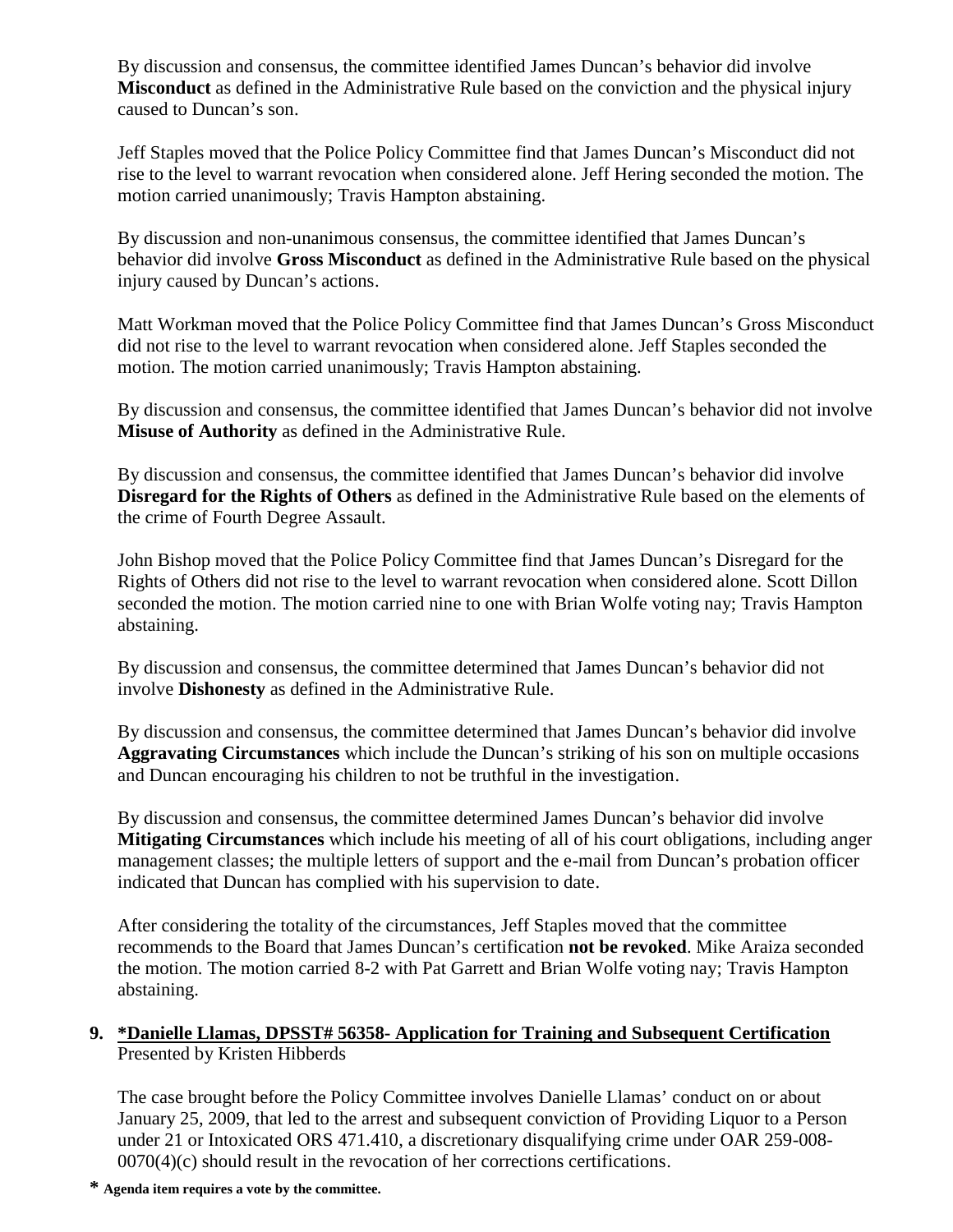John Teague moved that the Police Policy Committee adopts the staff report as the record upon which its recommendations are based. Pat Garrett seconded the motion. The motion carried unanimously, Brian Wolfe abstained.

By discussion and consensus, the committee determined that Danielle Llamas' behavior did not involve **Insubordination**.

By discussion and consensus, the committee identified Danielle Llamas' behavior did involve **Misconduct** as defined in the Administrative Rule based on her criminal conviction.

Jeff Staples moved that the Police Policy Committee find that Danielle Llamas' Misconduct **did not** rise to the level to warrant denial when considered alone. Scott Dillon seconded the motion. The motion carried unanimously; Brian Wolfe abstained.

By discussion and consensus, the committee identified that Danielle Llamas' behavior did involve **Gross Misconduct** as defined in the Administrative Rule based on the elements of the crime in which she was convicted.

Pat Garrett moved that the Police Policy Committee find that Danielle Llamas' Gross Misconduct **did not**rise to the level to warrant revocation when considered alone. Jeff Staples seconded the motion. The motion carried unanimously; Brian Wolfe abstained.

By discussion and consensus, the committee identified that Danielle Llamas' behavior did not involve **Misuse of Authority** as defined in the Administrative Rule.

By discussion and consensus, the committee identified that Danielle Llamas' behavior did not involve **Disregard for the Rights of Others** as defined in the Administrative Rule.

By discussion and consensus, the committee determined that Danielle Llamas' behavior did not involve **Dishonesty** as defined in the Administrative Rule.

By discussion and consensus, the committee determined that Danielle Llamas' behavior did involve **Aggravating Circumstances** by her failing to open the door to Law Enforcement causing further action to be taken.

By discussion and consensus, the committee determined Danielle Llamas' behavior did involve **Mitigating Circumstances** which the length of time that has passed since this incident; the fact that Ms. Llamas disclosed the conviction; no similar behavior since; taking responsibility for her actions; and that she was hired as a law enforcement officer even after the agency learned of her prior conviction.

After considering the totality of the circumstances, John Teague moved that the committee recommends to the Board that Danielle Llamas' application for certification **not be denied**. Travis Hampton seconded the motion. The motion carried unanimously; Brian Wolfe abstaining.

# **10. Staff Updates**

Linsay Hale reported: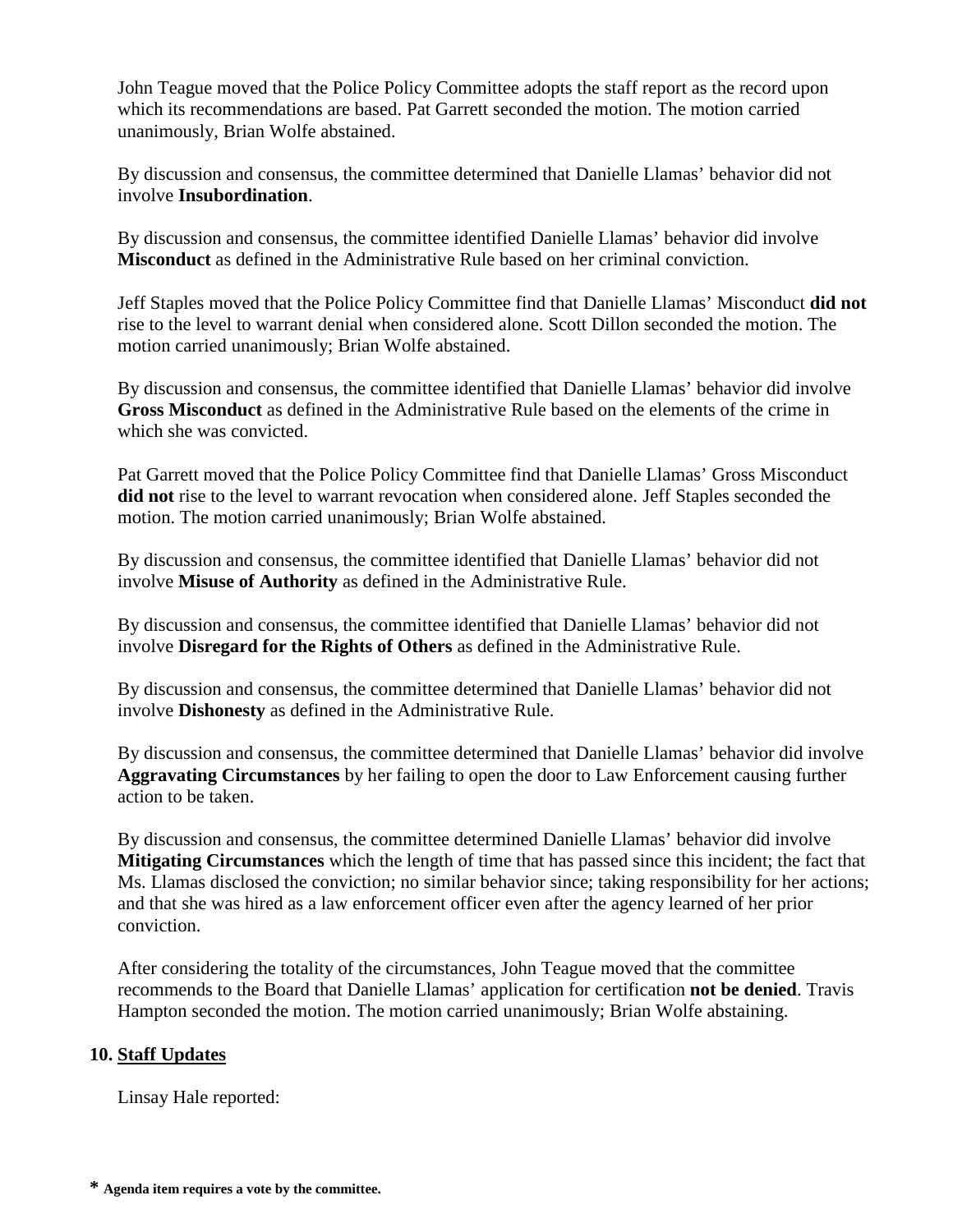Jennifer Howald was selected as DPSST's new Administrative Rules Coordinator. Jennifer was serving in this role as a professional development opportunity and was recently selected for the position on a permanent basis.

Marsha Morin has assumed the role of the Criminal Justice Certification Supervisor. Marsha is working to help improve the processes and procedures involved in training and certifying public safety officers.

DPSST has streamlined the submission of F-6 training rosters and entry onto an officer's training record. This has allowed DPSST to be completely caught up. F-6 rosters are currently being entered into the system the day they are received by DPSST. DPSST is continuing to review other processes related to certification to identify efficiencies and prevent excessive backlogs and delays.

The criminal justice denial workgroup revocation continues to meet. Their recommendations, which include implementing a certification suspension option, a more proactive approach to handling complaints and allowing verbal testimony at policy committee meetings, is currently being reviewed by the Department of Justice for legal defensibility. Once finalized, all recommendations will be presented to the policy committee for review and recommendation to the Board

The concepts for the 2017 Legislative Session have been submitted. We have received permission from the Board to file three concepts on behalf of DPSST and the Board. The first concept relates to the fingerprint authorities. The second is would allow DPSST to suspend the certification of Armed Private Security providers who do not complete the annual requalification training. The final concept involves adding a voting public member to the Corrections, Police and Telecommunications Policy Committees.

The bi-annual customer service survey has been opened. DPSST is legislatively required to collect this information every two years, but it also allows DPSST to identify areas of needed improvement.

The Certification Workgroup has concluded their work with their recent recommendations regarding the Supervisory certification that was voted on earlier. DPSST will be working to form a workgroup consisting of agency heads to review the management and executive levels of certifications.

The Workgroup formed at the request of the Corrections Policy Committee to review the possible implementation of a maintenance training standard for corrections and parole & probation certification has concluded their work. Their recommendation is that the CPC vote to implement a standard that mirrors the current standard in place for police maintenance training (84 hours/3 years with 8 hours annually in use of force topics). This recommendation will be coming before the committee at their meeting in November. DPSST is also working with OLCC to determine if they too should adopt the same maintenance standard.

# Eriks Gabliks reported:

Eriks welcomed John Teague, Travis Hampton, and Mike Araiza to the Police Policy Committee. He also shared that the new Portland Chief of Police, Mike Marshman, was going through the Governor's selection process to be added to the Board. Chief Marshman has indicated that Assistant Chief of Police Mike Leloff will represent him on the PPC. Acting Oregon State Police Superintendent Travis Hampton, once confirmed by the Legislature in September, will appoint a member of his agency to take serve alongside him on the PPC as a representative of command staff.

DPSST Selected to Participate in Force Science Institute Research Project - After over a year of planning, DPSST and the Force Science Institute are ready to begin a long-term nationwide research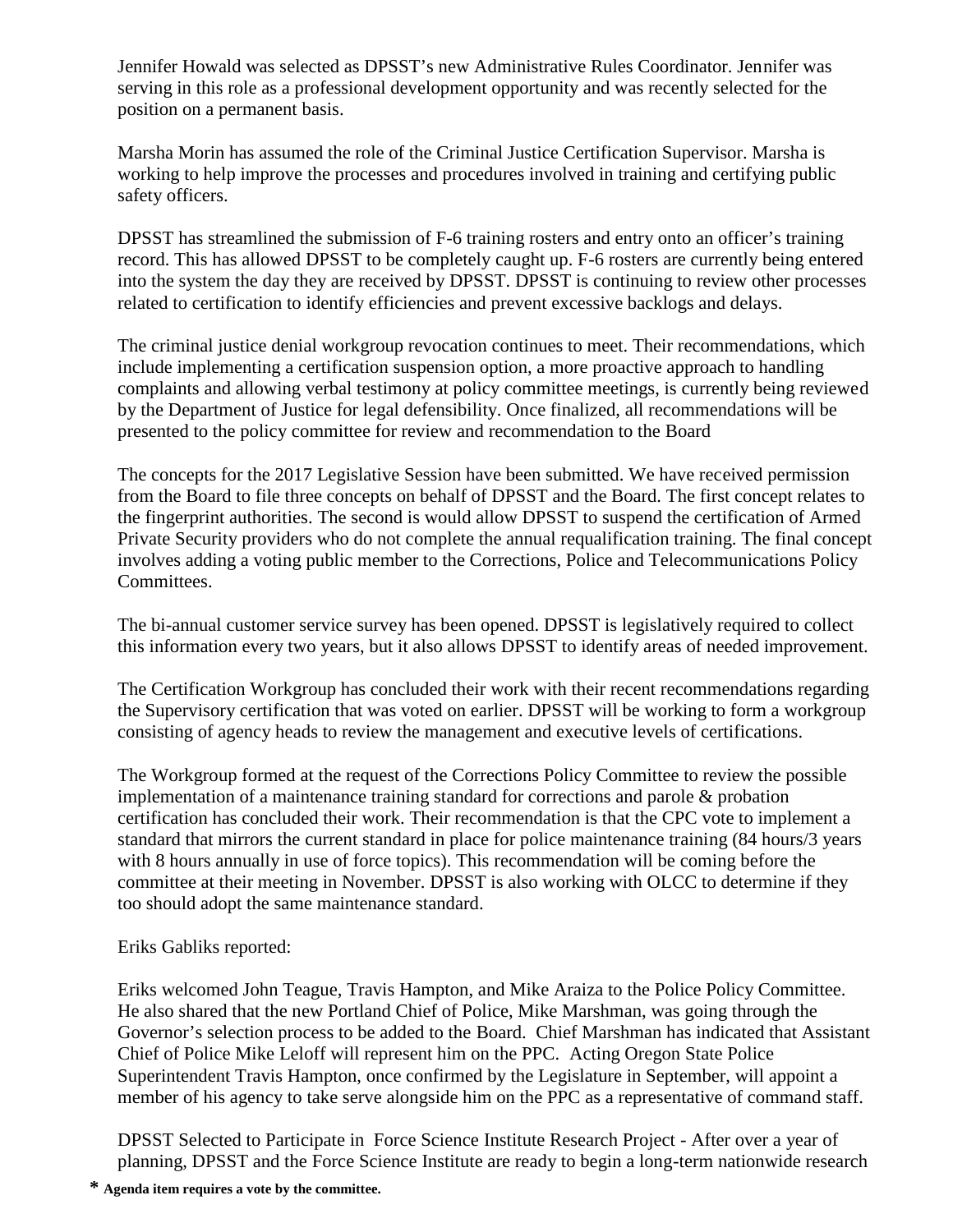project that will involve police academies from all around the country. Members of the Force Science Institute will fly out to Oregon to help begin studying Defensive Tactics skills. The specifics of this study must remain confidential in order to ensure the volunteer participants are not unduly influenced prior to their involvement in the program. During this study, members of the DPSST Defensive Tactics staff will be testing basic students that have volunteered to participate. The information gathered during these tests will be evaluated by the DPSST staff and then sent back to the Force Science Institute for additional evaluation. We anticipate this project will take several months to test participants and up to one or two years before results can be finalized and published for scientific review. The information that will be obtained from studies like this will assist not only DPSST, but all of law enforcement in the development of training. It will also shed light in the courtroom about the realities of the complex and difficult job law enforcement officers are asked to do every day.

DPSST/CPE Announces Micro-Grant Program within Supervisory Leadership Academy - In partnership with the Criminal Justice Commission, DPSST's Center for Policing Excellence will provide micro-grants of up to \$15,000 to Oregon public safety constituents for the purpose of improving the legitimacy and functionality of local criminal justice systems through the use of data, research and evaluation. These micro-grants will serve to assist local agencies in implementing evidence-based practices focused on crime prevention or community livability. Micro-grants will be awarded to fund projects developed by students completing DPSST's Supervisory Leadership Academy (SLA). Funded projects may include, but are not limited to: programs, training, equipment purchases and/or technology under the following categories: Law Enforcement: Focused Deterrence Strategies, Problem-Oriented Policing Strategies, Diversion; Crime Prevention and Education: Environmental Design (CPTED), Mentoring, Anti-Bullying Programs; Correctional Facilities: Cognitive-Behavioral Interventions, Risk Assessment; Community Corrections: Cognitive- Behavioral Interventions, Effective PO/Offender Interactions; Crime Victim Services: Domestic Violence Advocacy, Trauma-Focused Services.

Media Interest - With recent events in Dallas, Texas & Baton Rouge, Louisiana, DPSST has received lots of media inquiries into a number of stories. The Wall Street Journal and USA Today are working on stories regarding professional standards for law enforcement officers. State and local media outlets have focused on the stresses new officer might face, cultural diversity training, and vehicle stops safety concerns. Eriks said the agency takes every media call as an opportunity to inform reporters on the important work done by DPSST and the Academy and welcomes media on campus at all times. In one scenario, the reporter interested in vehicle stops was placed in a patrol car on campus in the role of the law enforcement officer stopping a vehicle with three role players inside.

Reimbursements for Law Enforcement Officer Hiring – DPSST was asked to participate on a workgroup that include city and county law enforcement leaders that were interested in defining reimbursement criteria for later hires with less than three years of service as allowed under ORS. This group has completed its work and OACP will be requesting the legislature codify the discussions through legislative action during the 2017 session.

DPSST is actively working on Mental Health/Crisis Intervention Training (CIT). DPSST staff have updated basic training curriculum, are providing regional training classes, hosting the first-ever Oregon CIT networking conference in the Fall, co-sponsoring NW CIT Conference in Tacoma, WA (offering 20 scholarships of \$500 each) are working on CIT development in Yamhill, Klamath, Baker, Linn, Benton, Clatsop, and Polk Counties. DPSST is also working with public and non-profit mental health agencies as a source for evaluators and role players in mental health scenarios. DPSST also continues to facilitate a mental health work group that includes law enforcement representatives